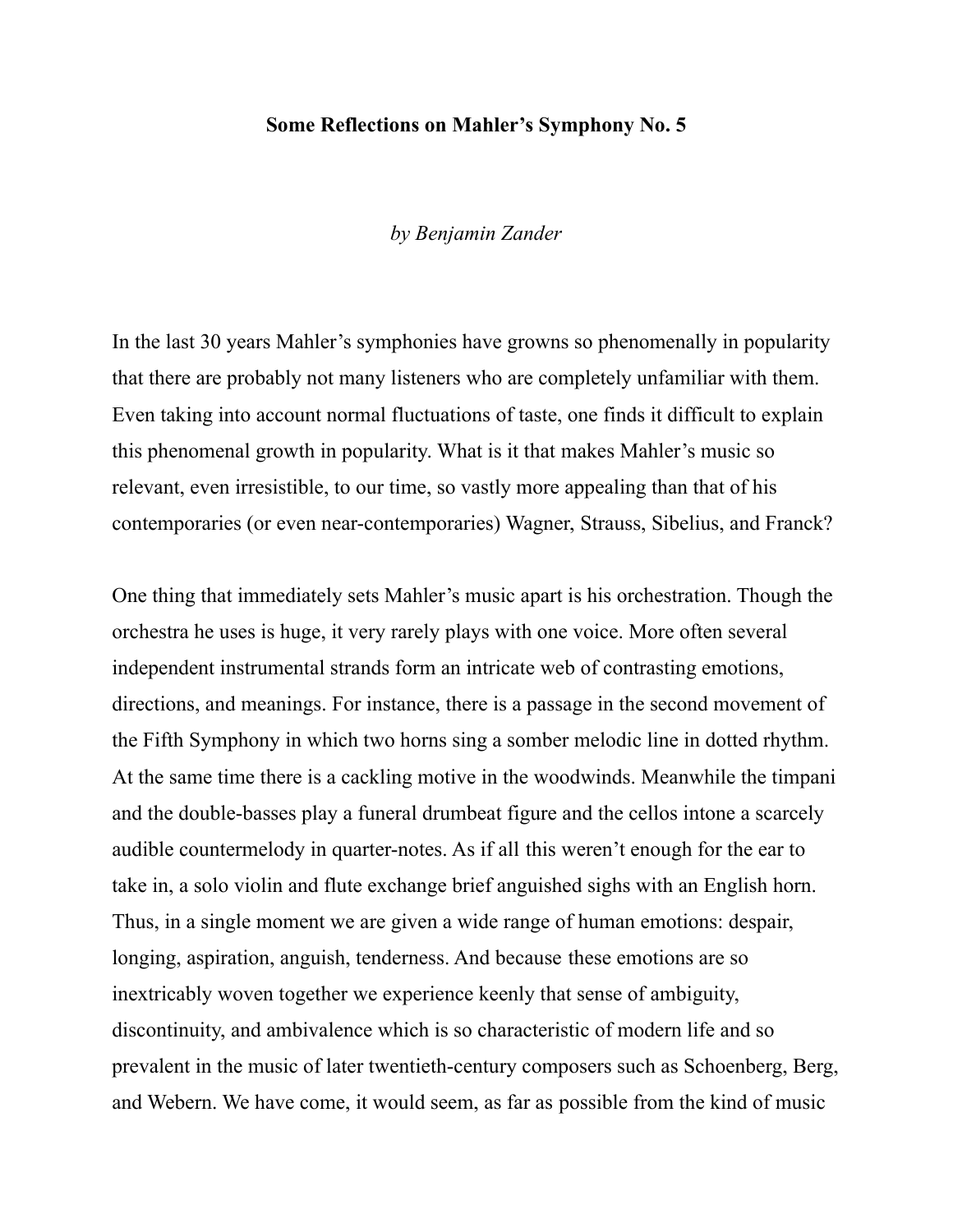which presents a single melody comfortably resting on the cushion of an accompaniment.

Of course Mahler was still a Romantic composer, committed to the liberation of man's spirit and to the sense of power and mystery in the natural world. And, in the true late-Romantic tradition, he also expressed the world-weary disillusionment of a post-religious age. But Mahler also stood at the turning point of modern culture. He lived at a time when profound unrest was felt most intensely throughout Europe, when the old order of aristocratic Vienna was disintegrating, when there was a widespread sense of dread and exhaustion, of imminent catastrophe. Mahler's music, better than any other, expresses all these qualities of his age.

We can understand the pessimism and bitterness we hear in his music even better if we look for a moment at the series of disasters that marked Mahler's life. As a Jew he felt ostracized from Viennese society. His childhood was fraught with violence (his father was brutally cruel to his delicate mother). Death stalked his family from early on (he lost seven brothers and sisters), as did poverty, illness, madness, and suicide.

Yet, paradoxically, Mahler was also a passionate lover of life; and in fact his obsession with suffering was intimately related to this equally intense instinct towards life. At the heart of his music lies a deep and dynamic struggle between innocence and experience, idealism and brutal reality, affirmation and denial. Though he was in part a Romantic and an idealist, he strode courageously into the twentieth century, riddled with doubt and perplexity, ill at ease in an unfriendly cosmos.

In each of his symphonies, indeed at every moment of all of them, Mahler seems to be searching for a resolution to these antinomies, for an identity and a language: it is this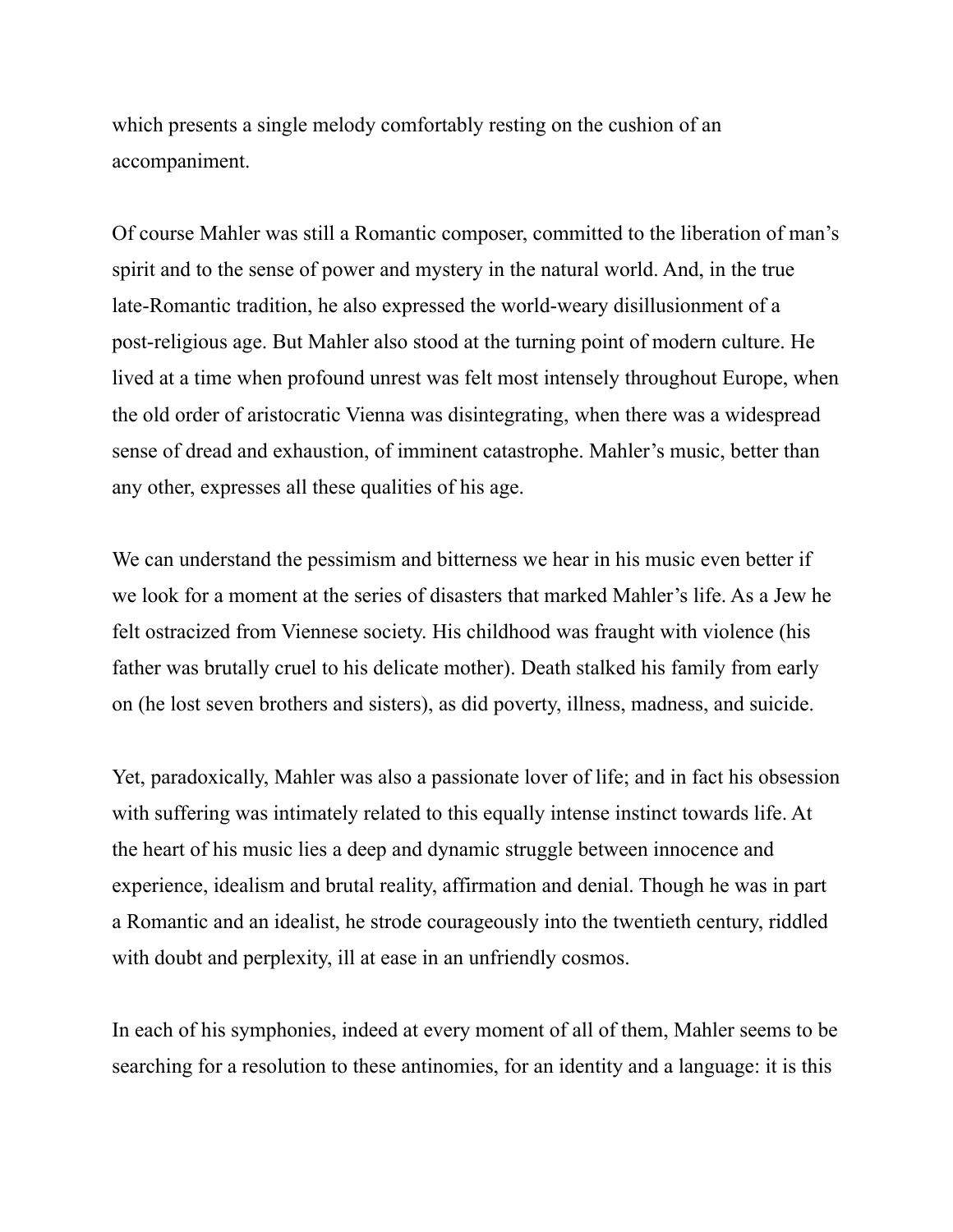quality of constant searching that, perhaps more than anything else, draws us so powerfully to his music.

Nowhere is this search more fascinatingly dramatized than in the Fifth Symphony. Just as Mahler stands poised between the Romantic and the modern periods, so his Fifth Symphony (composed 1901-02) stands at the mid-point of his career as a composer, holding elements of his earlier and later works in uneasy balance. Mahler himself, feeling suddenly bereft of the technique and the language he had employed in his earlier works, saw the Fifth Symphony as a leap into modernism. He revised the work over a span of six years and commented on the first version: "I cannot understand how I could have written so much like a beginner. Clearly the routine I had acquired in the first four symphonies deserted me altogether, as though a totally new message demanded a new technique." Two days before the premiere of the Fifth Symphony in October 1904, Mahler wrote home to his ailing wife, Alma: "Heavens, what is the public to make of this chaos in which new worlds are forever being engendered only to crumble into ruin the next moment? What are they to say to this primeval music, this foaming, roaring sea of sound, to these dancing stars, to these breathtaking iridescent and flashing breakers? Oh that I might give my symphony its first performance 50 years after my death."

As he was writing the Fifth, Mahler completed his last song using a text taken from *Des Knaben Wunderhorn (The Boy's Magic Horn)*, a popular collection of folk verse upon which he had frequently drawn for his early song cycles and symphonies. As he turned away from the *Wunderhorn* as a source of inspiration, a certain "open" lyricism disappeared from Mahler's symphonies. Folk elements embodied in human voices no longer offered idealistic solutions to the problems raised by his works. The style of the Fifth is more severe and granitic than that of its predecessors, and polyphony-- so richly expressive of conflict-- is more pervasive than earlier. (Mahler had, incidentally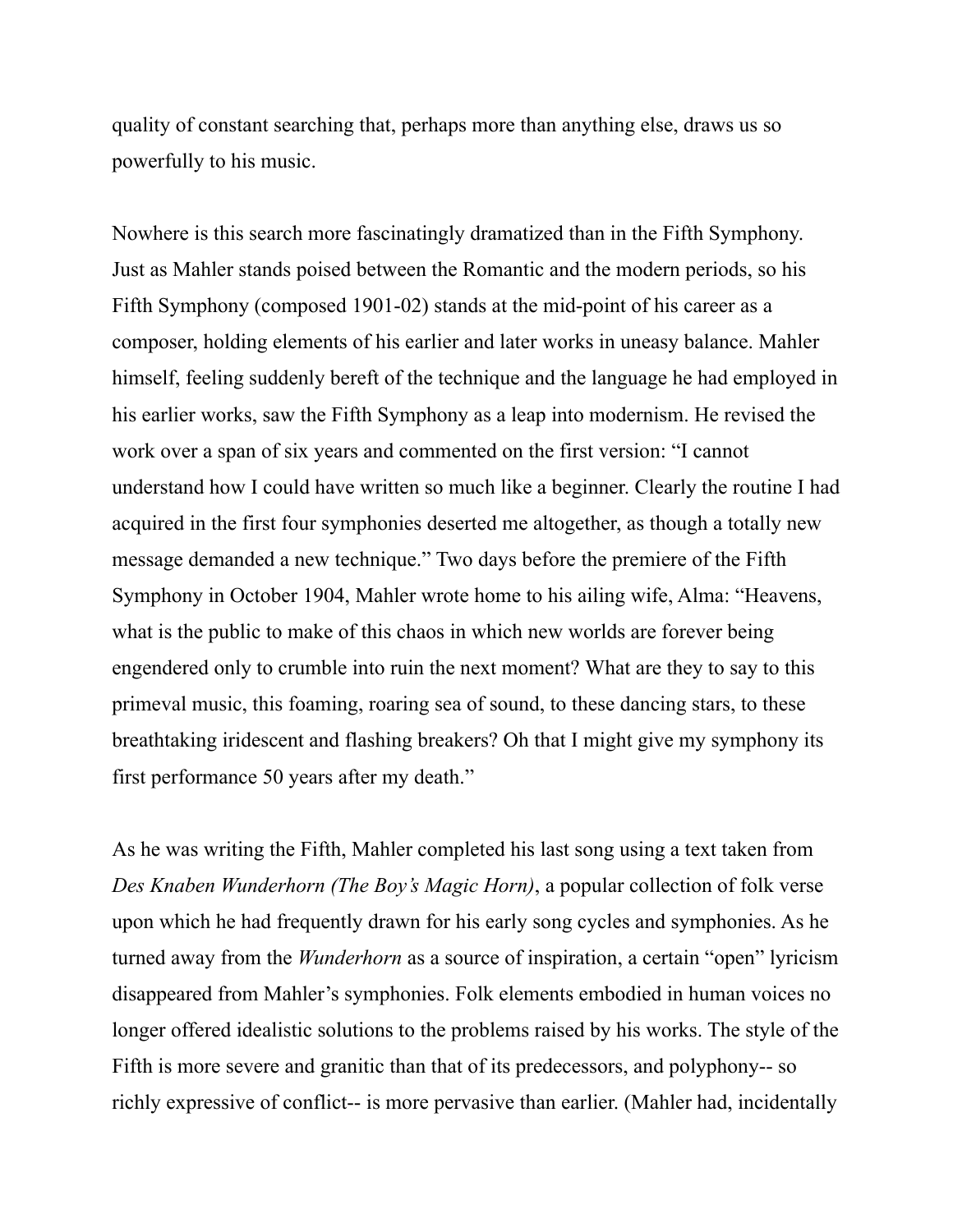just acquired the complete edition of Bach's works and was greatly excited by what he found there.) The work's five movements are grouped into three sections:

## **Part I**

Trauermarsch ("Funeral march"), C-sharp minor Stürmisch bewegt ("Stormily agitated"), A minor

### **Part II**

Scherzo, D major

## **Part III**

Adagietto, F major Rondo-- Finale, D major

The first movement-- a black death march marked "with measured pace; strict; like a funeral procession"-- reminds us that as a child Mahler lived near military barracks. (Similar reminders occur frequently in the other symphonies, as well as in the *Wunderhorn* songs: in the one about ghost soldiers, for example, or the one about the doomed drummer-boy-- the song on which Mahler was working as he was composing the Fifth.) The movement, like the first movement of Beethoven's Fifth, begins with one of those unforgettable gestures that make an indelible mark on one's musical memory: a solitary trumpet softly intoning a chilling, doom-laden fanfare. And it is worth noting that the fanfare recalls Beethoven's Fifth no only because it is unforgettable and because it suggests fate but also because it is almost identical rhythmically: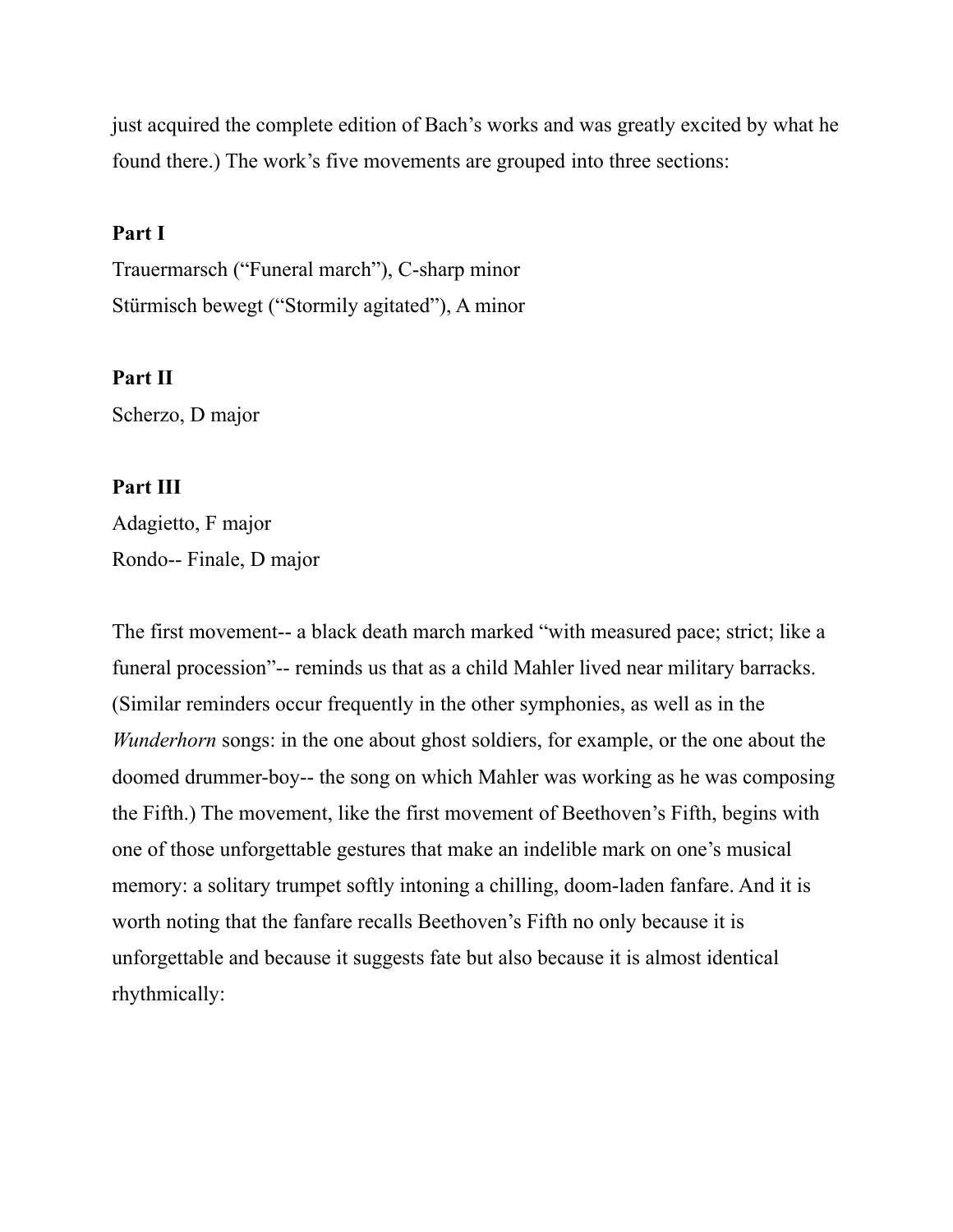# Example:  $JJ/J$  ;  $JJ/J$  ;  $JJ$

This implacable refrain returns in varied guises throughout the movement. The funeral music-- by turns sad, poignant, violent, oppressive-- alternates with a middle section in which the trumpet screams its anguish over a brutally simple accompaniment and the violins lash downward with a grating chromatic figure. (Mahler marks the beginning of the section "impassioned, wild," and in a footnote to the conductor he adds that the playing of the violins must be "at all times as vehement as possible!")

Everywhere there are images of collapse, every attempt to rise up is followed by a falling away. The only real climax in the movement is marked "klagend" ("lamenting") and is followed by a long arc of dying, the trumpet muttering its fanfare. Against an ominous roll on the bass drum, the procession halts and its burden appears to be slowly lowered into the ground. For the last time the trumpet plays its fanfare: first close by, then farther away, and finally in the extreme distance (so high and soft that it must be given instead to a flute). The movement ends with a final savage punctuation mark, half defiant yet half hopeless.

With the second movement, which is closely linked to the first in its expression of Mahler's tragic vision, suddenly the mode of ferocious protest is dominant (the movement is marked "stormily agitated, with the greatest vehemence"). Snapped chords, grotesque leaps of anguished minor ninths, shrill screams in the woodwinds, pounding eighth-notes-- these and other gestures of overpowering violence are everywhere. Just as the first movement was slow with a fast interruption, so in this movement the driven tempestuous music alternates with brief elegiac passages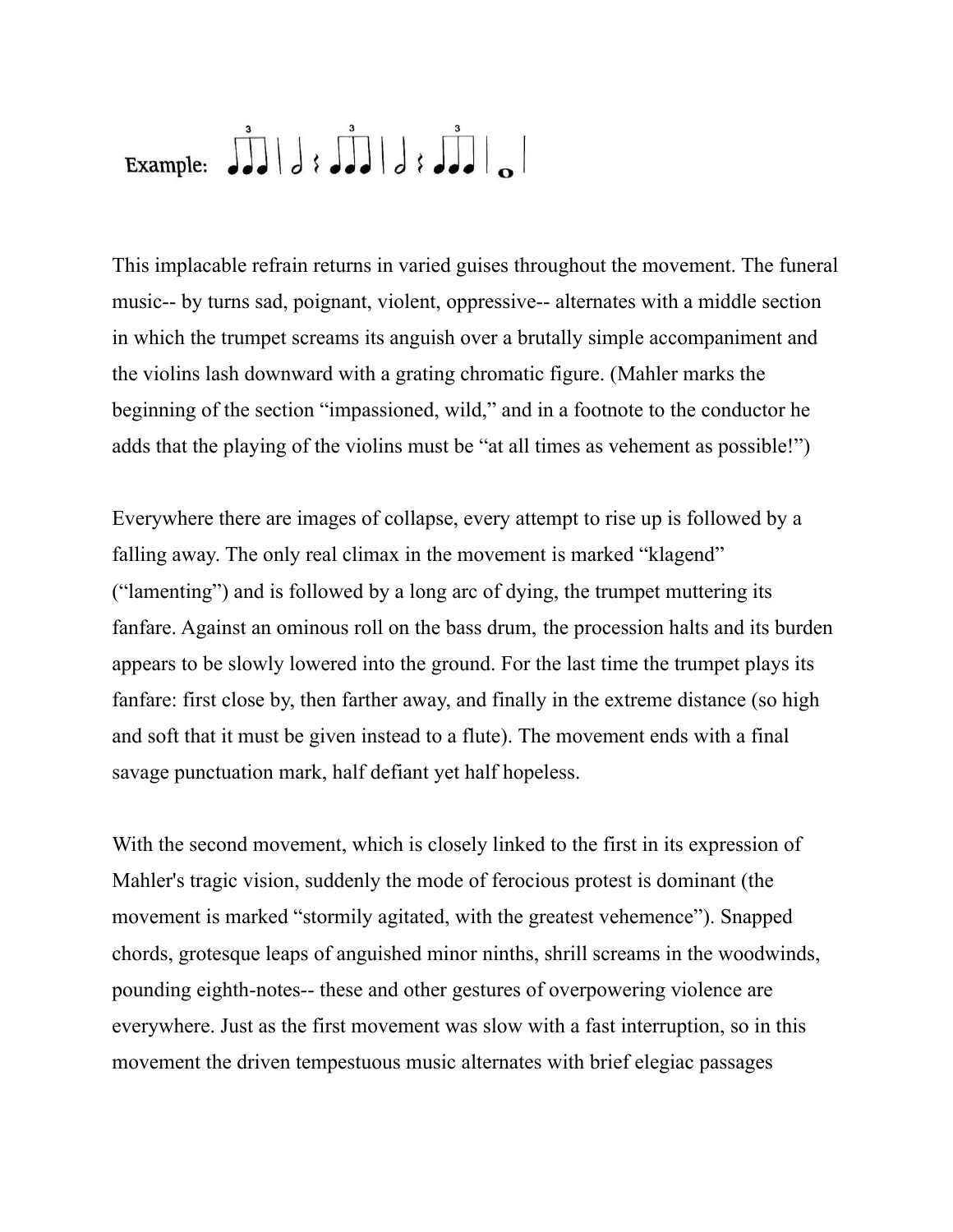specifically marked to be played in the same tempo as the earlier funeral march. Thus once again, as so often in Mahler, contrasting states are simultaneously evoked.

Towards the end of the movement the brasses, in a bravely affirmative D-major chorale, seem to signal a hope for salvation from lamenting and suffering. But victory's time has not yet come; the grand proclamation fades away into terrifying, isolated cries of despair. Yet somehow we know that it, and its key of D major, will return again.

Part II, the third movement, is a huge *Scherzo*, a Viennese dance movement of staggering invention and equivocal tone. We know that Mahler regarded Vienna's great past with deep affection and nostalgia. (When performing this symphony in concert I have often preceded it with Strauss's elegant *Emperor Waltzes*, which embody so perfectly the spirit of the city in the 1890s.) Vienna, after all, was the city of Haydn, Mozart, Beethoven, Schubert, Brahms, and Bruckner; the city of coffee-houses and the *Opernring*; the city of light-hearted gracious living. Yet for Mahler Vienna also meant anger and loss. He was the victim of intrigue, callousness, and spite. Poised between nostalgia for a glittering past and a horror of things to come, Mahler's Vienna was a city in which revolutionary ideas struggled for expression in a reactionary climate of opinion. The *Scherzo* of the Fifth Symphony takes the Viennese Waltz, which we know Mahler loved, and pushes it over the brink into a forced, merciless gaiety. A ghastly grimace seems frozen on the face of turn-of-the-century mockery of themselves. Yet this movement is also emphatically a dance of life, totally different from Part I, with its insecure, hysterical, even despairing ruminations upon death. In the quieter sections the horns call to each other as across great spaces, evoking yet another of Mahler's haunted landscapes, a twilight world of ancient legend and enduring folk-memory.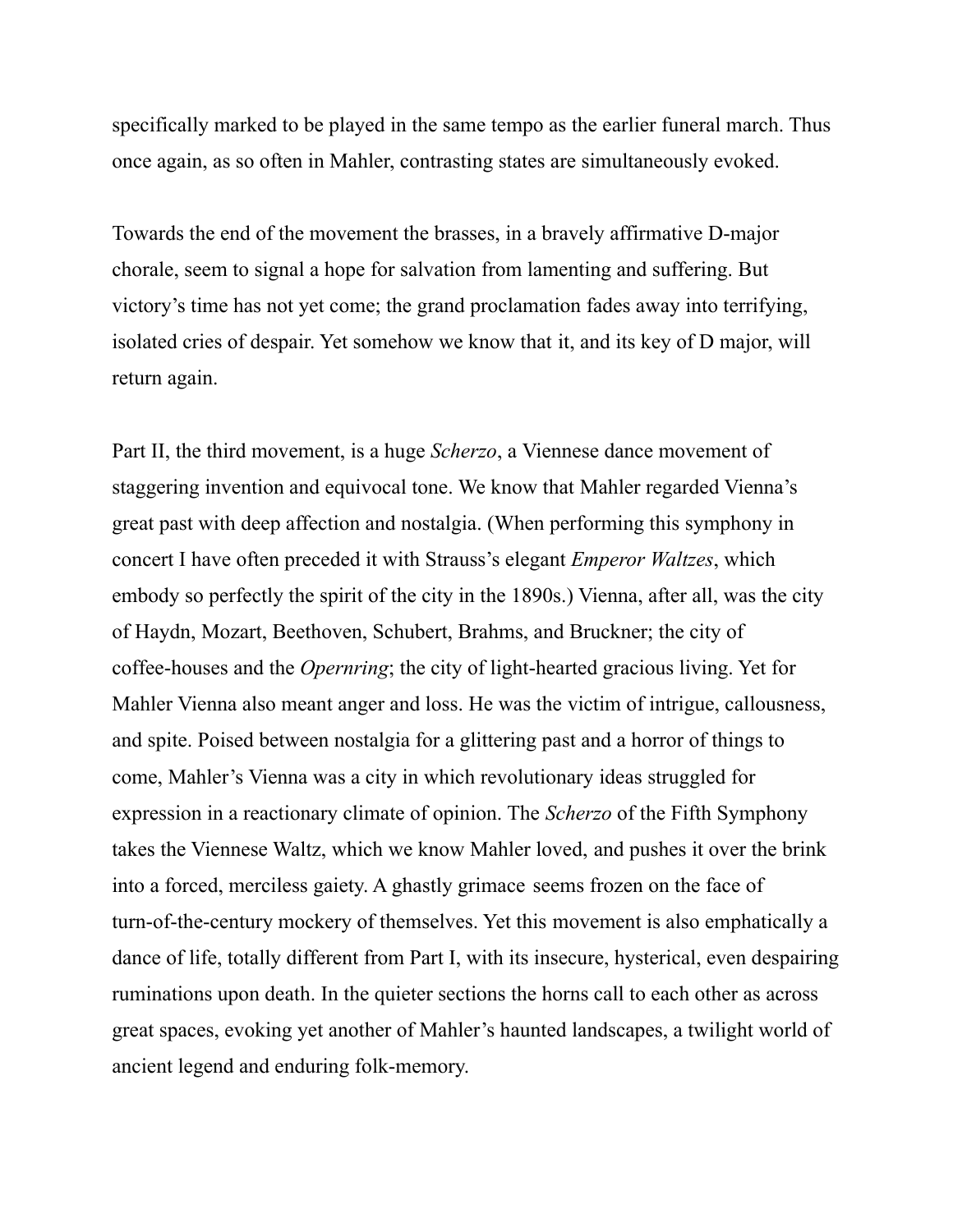Like Part I, Part III comprises two movements, linked both thematically and by mood. After the exhilarating *Scherzo*, the famous F-major *Adagietto* for harp and strings comes as a haven of peace, full of rapturous yearning and consolation. From the bustle and agitation of the streets and coffeehouses and the elegance of glittering ballrooms of Vienna, one is suddenly drawn into a more personal space.

Although for many this movement, detached as it often is from its context as film score or memorial music, has come to be seen as an expression of melancholy, full of images of nostalgia, dissolution, and decay, in the symphony the *Adagietto* precedes the most joyous and exuberant movement of Mahler's *oeuvre*. Mahler's close friend, the conductor Willem Mengelberg, characterized the *Adagietto* movement as "Love, a smile enters his life." Scrawled in the margin of Mengelberg's score to the Fifth is this note: "This *Adagietto* was Gustav Mahler's declaration of love to Alma! Instead of a letter he sent her this in manuscript: no accompanying words. She understood and wrote to him: he should comme!!! Both told me this!" As an expression of love, rather than mourning, it makes a perfect transition to the celebration of joy in the *Finale*.

In a magical transition the horn and solo winds, playing fragments of folk-motives out of which the music to follow will grow, call back the listener from the hesitant inwardness of the *Adagietto* to the radiant, abundant D-major world of the *Finale*. It is a movement that masterfully combines the forms of sonata, rondo, and fugue in an exuberant affirmation of the very joy in creation.

But the triumph of the *Finale* is not arrived at through a gradual spiritual progression from the beginning of the work; it is not a synthesis of previous emotional experiences, as is the *Finale* of the Ninth. For the Fifth Symphony is, even more than most of Mahler's other works, a study in contrasts. The experience of anxiety and mourning encountered in Part I is genuine and is examined unflinchingly; but the joy